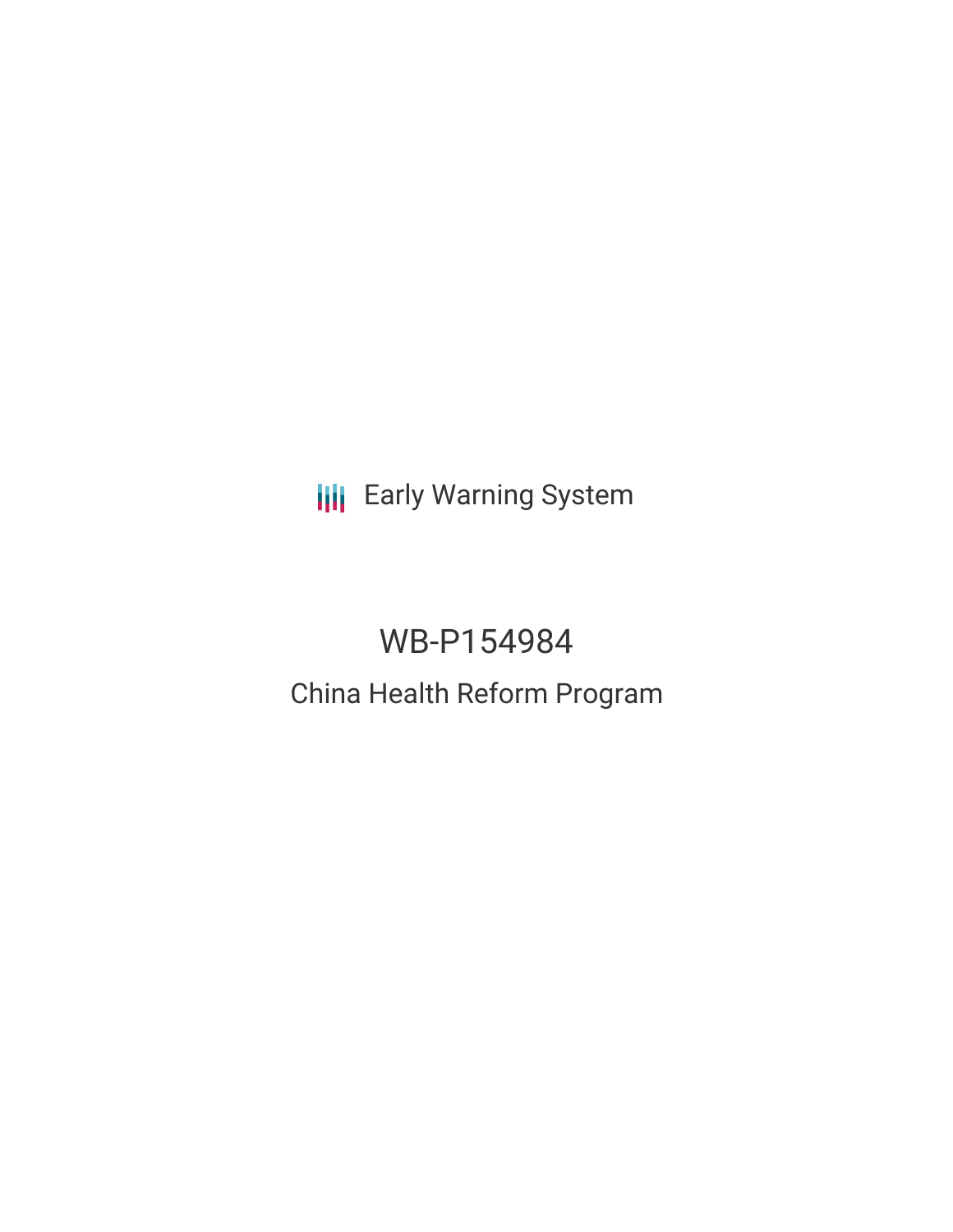### **Quick Facts**

| <b>Countries</b>               | China                                    |
|--------------------------------|------------------------------------------|
| <b>Specific Location</b>       | Anhui, Fujian                            |
| <b>Financial Institutions</b>  | World Bank (WB)                          |
| <b>Status</b>                  | Active                                   |
| <b>Bank Risk Rating</b>        | B                                        |
| <b>Voting Date</b>             | 2017-05-09                               |
| <b>Borrower</b>                | Government of People's Republic of China |
| <b>Sectors</b>                 | <b>Education and Health</b>              |
| <b>Investment Type(s)</b>      | Loan                                     |
| <b>Investment Amount (USD)</b> | $$600.00$ million                        |
| <b>Project Cost (USD)</b>      | \$4,066.00 million                       |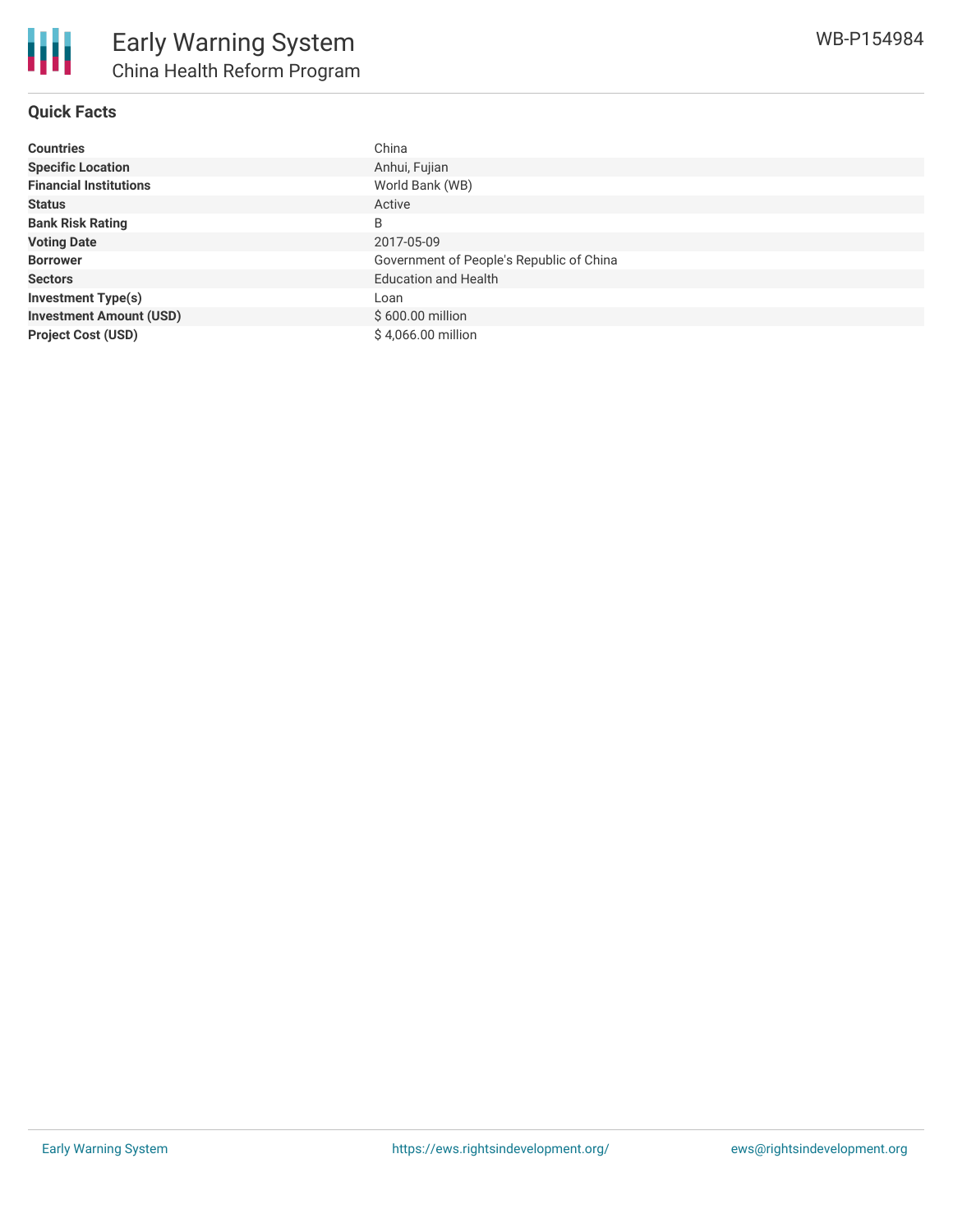#### **Project Description**

The objective of this project is to improve the quality of healthcare services and the efficiency of the healthcare delivery systems in Anhui and Fujian provinces. The objectives will be achieved by supporting key areas of the health reform Masterplans in the two provinces - namely those focused on comprehensive public hospital reform and the implementation of a People Centered Integrated Care (PCIC) based service delivery system with strengthened primary care - in both urban and rural areas across the two provinces. The World Bank's Program will include support for the management of policy reform, strengthening of service delivery capacity, transforming service model, enhancing health human resources and critical information technology (IT) infrastructure development.

Result Area 1: Reforming public hospitals with the aim of improving the quality and efficiency of hospitals services. (i) Proportion of discharged patients for whom county-level public general hospitals and Traditional Chinese Medicine (TCM) hospitals are paid through case-based payment;

(ii) Proportion of inpatients to be treated through the use of standardized clinical pathways at county level public general hospitals.

Result Area 2: Establishing effective and accountable PCIC based service delivery system with strengthened primary healthcare services.

(i) Proportion of outpatient care delivered by primary care facilities; and

(ii) Number of prefectures that manage Type II diabetes patients using the integrated NCD service package.

The PforR is expected to bring about positive environmental, social and health benefits in terms of providing improved health services to the public and communities, particularly in rural poor areas. Along with these, it is expected that standardized hospital management practices for medical waste, occupational safety and health, and that the collection and transportation of medical wastes in rural areas will be improved. ii. Nonetheless, some of the activities supported under the PforR have potential negative impacts and risks. Medical waste management and radiation risks are considered the main issues from environment, health and safety perspective. This Environment and Social Systems Assessment (ESSA), prepared by the Bank team, provides a comprehensive review of relevant environmental and social management systems and procedures in China and the two provinces, identify the extent to which the country/local systems are consistent with PforR Bank Policy, and Directive, and recommend necessary actions to address potential gaps as well as opportunities to enhance performance during the PforR implementation.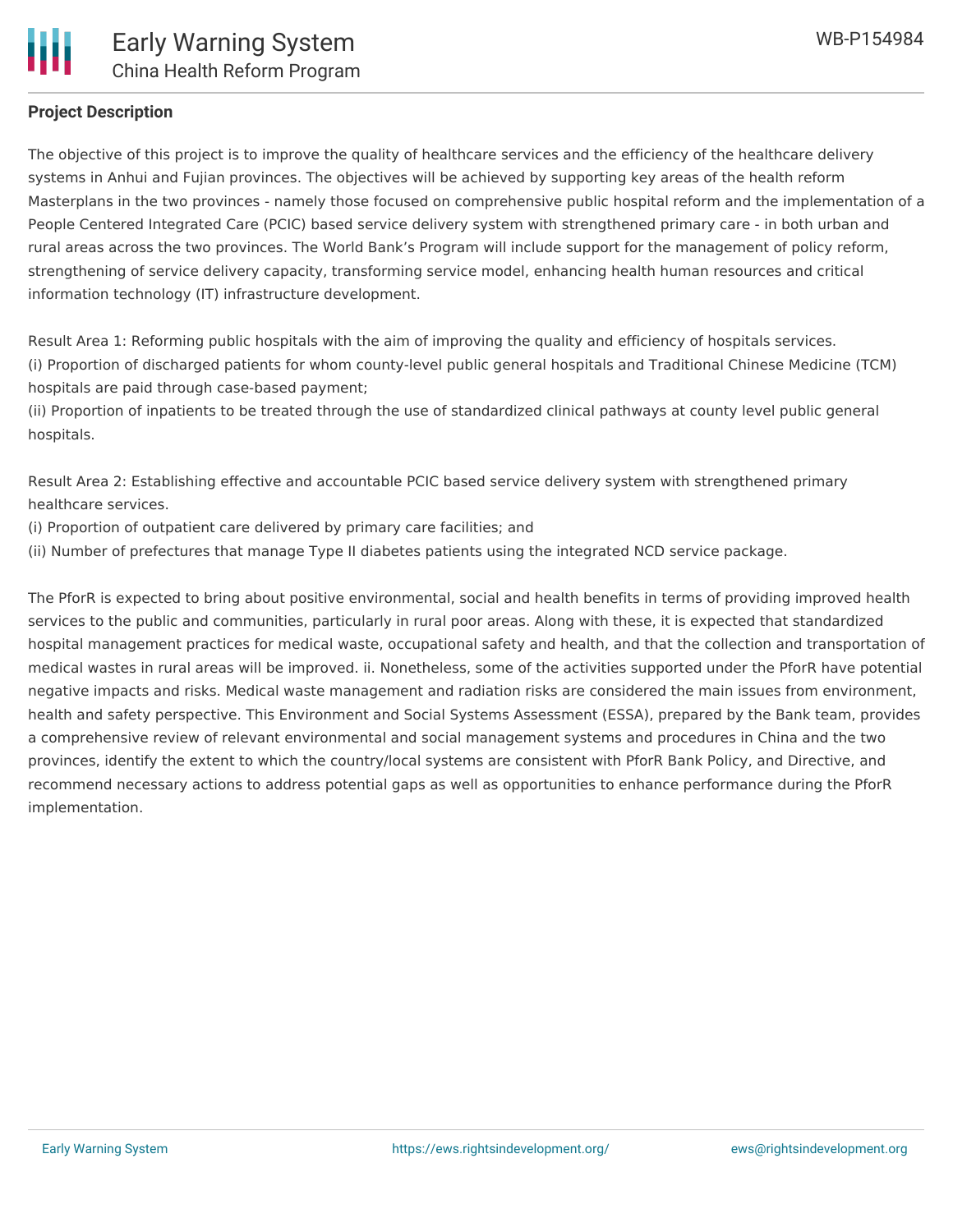

#### **Investment Description**

World Bank (WB)

Government of China US\$ 3,466 million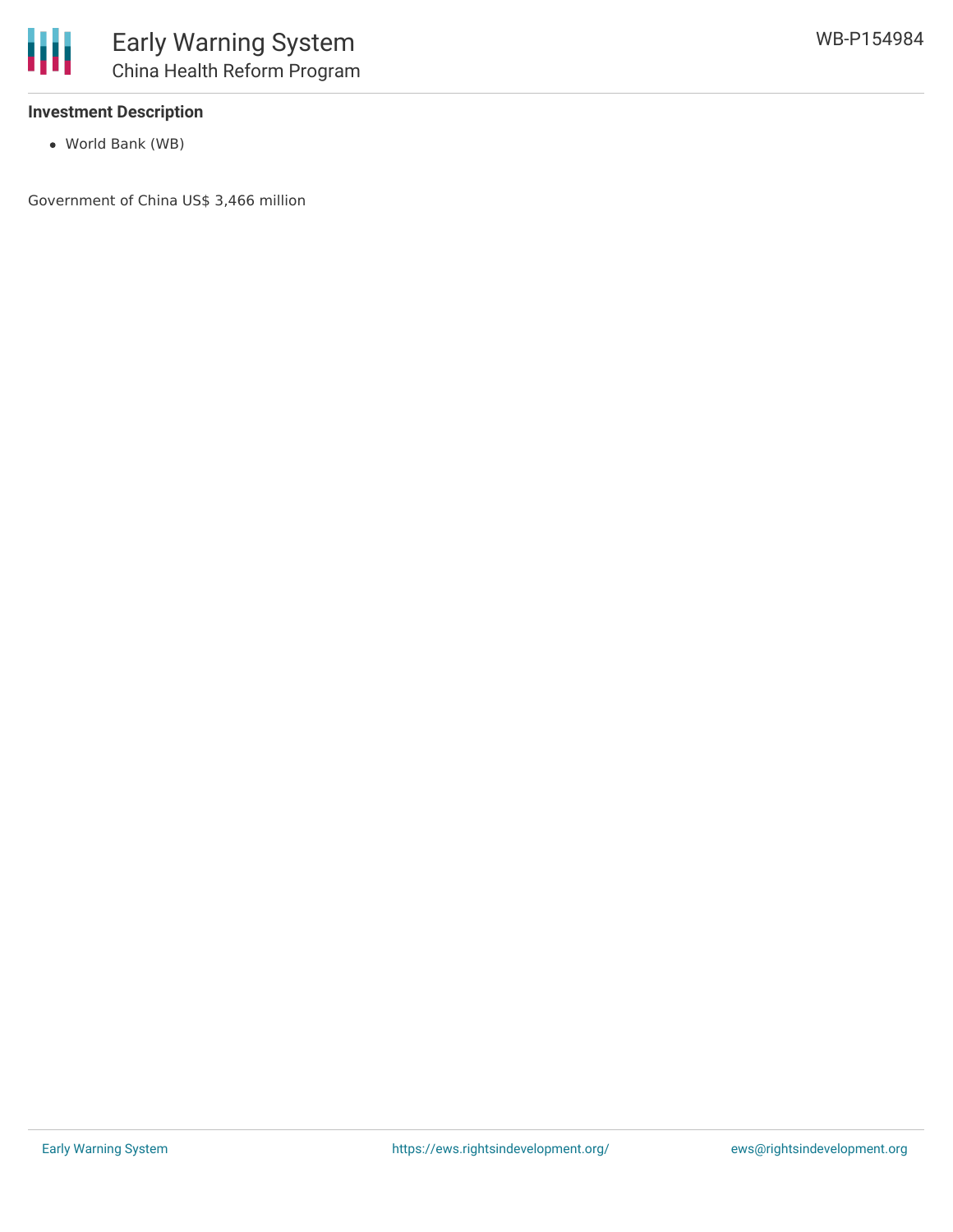

National Health and Family Planning Commission Ms. Xue Haining Deputy Director-General, Department of Health System Reform Tel: 86-10-62030870 Email: tgsggzdc@126.com, panwei@nhfpc.gov.cn

#### ACCOUNTABILITY MECHANISM OF WORLD BANK

The World Bank Inspection Panel is the independent complaint mechanism and fact-finding body for people who believe they are likely to be, or have been, adversely affected by a World Bank-financed project. If you submit a complaint to the Inspection Panel, they may investigate to assess whether the World Bank is following its own policies and procedures for preventing harm to people or the environment. You can contact the Inspection Panel or submit a complaint by emailing ipanel@worldbank.org. You can learn more about the Inspection Panel and how to file a complaint at:

http://ewebapps.worldbank.org/apps/ip/Pages/Home.aspx.